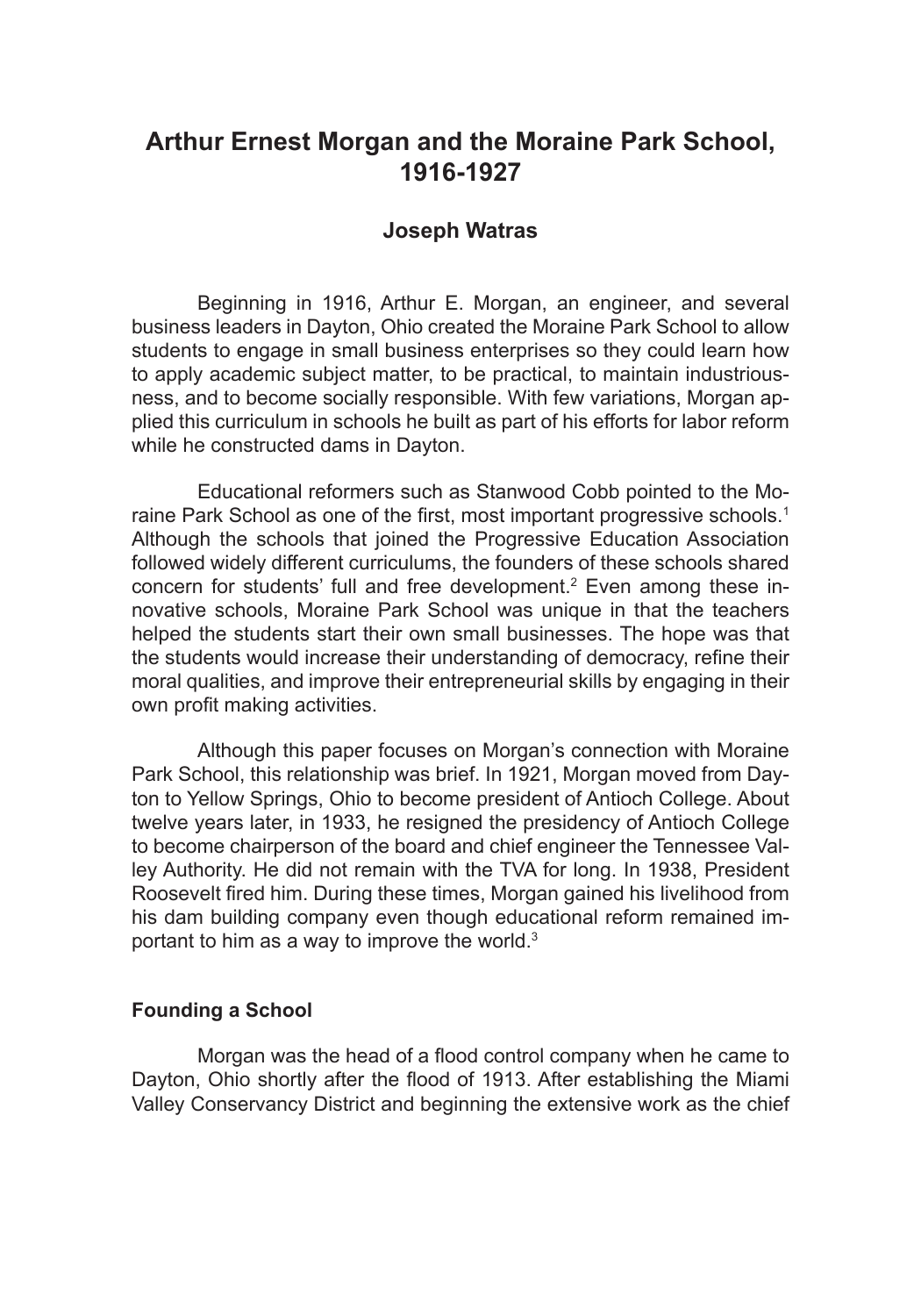engineer on the project, Morgan formed a seminar group in 1916 with a few wealthy business men who shared his desire to create a new school for their children. The members of his reading group included Charles F. Kettering, who was credited with the invention of the starter motor and worked for General Motors Research; Edward A. Deeds, an industrialist who had worked with Kettering; Orville Wright, who with his brother invented the airplane; and Fred Rike, who owned a large department store in Dayton. They discussed such books as Johann Heinrich Pestalozzi's *Leonard and Gertrude*, Hanford Henderson's *Education and the Larger Life,* and Frederick Burk's *A Remedy for Lock-Step Schooling*. The members of the group promised to support a new private school, and Morgan wrote a leaflet describing their hopes for the new school.<sup>4</sup>

Entitled "An Outline of a Proposed Boy's School for which a Headmaster or Teacher is being Sought," Morgan's leaflet stated that a number of men and women of Dayton wished to provide an education for their children using methods too innovative for the public schools. The school was to serve six to twelve normal boys from ten to twelve years of age whose parents had an extraordinary interest in education. Morgan and his fellows acknowledged that they were not familiar with then contemporary theory and practice of education. Although they expected the person they hired to direct them in their efforts, they had definite opinions about the proper curriculum. Since the students had to prepare for college, they needed to acquire such skills as reading, writing, arithmetic, and spelling. To Morgan, these studies enhanced what he called the technic of living. Thus, he wanted the students to acquire academic skills while obtaining other knowledge such as commercial habits, the art of being solvent, and the judgment of material values. To make academic studies appear relevant to everyday life, Morgan suggested that the school should be organized as an industrial plant with the students studying the activities, analyzing the cost and value of production, maintaining budgets, and developing the moral standards required by proper manufacturing. Morgan believed that students would show interest in these activities because they had commercial value. Calling this system manual training, Morgan wanted it to be the center of the school. At the same time, though, he worried that the need to prepare for college could prevent older boys from enjoying such methods of learning. As a possible compromise, he suggested that the students receive individual instruction so that they could proceed through subject matters at varied but appropriate rates, yet they should have opportunities to learn to work in teams.<sup>5</sup>

In his leaflet, Morgan described the role of the teacher as well as the appropriate curriculum. To Morgan, the teacher would be a companion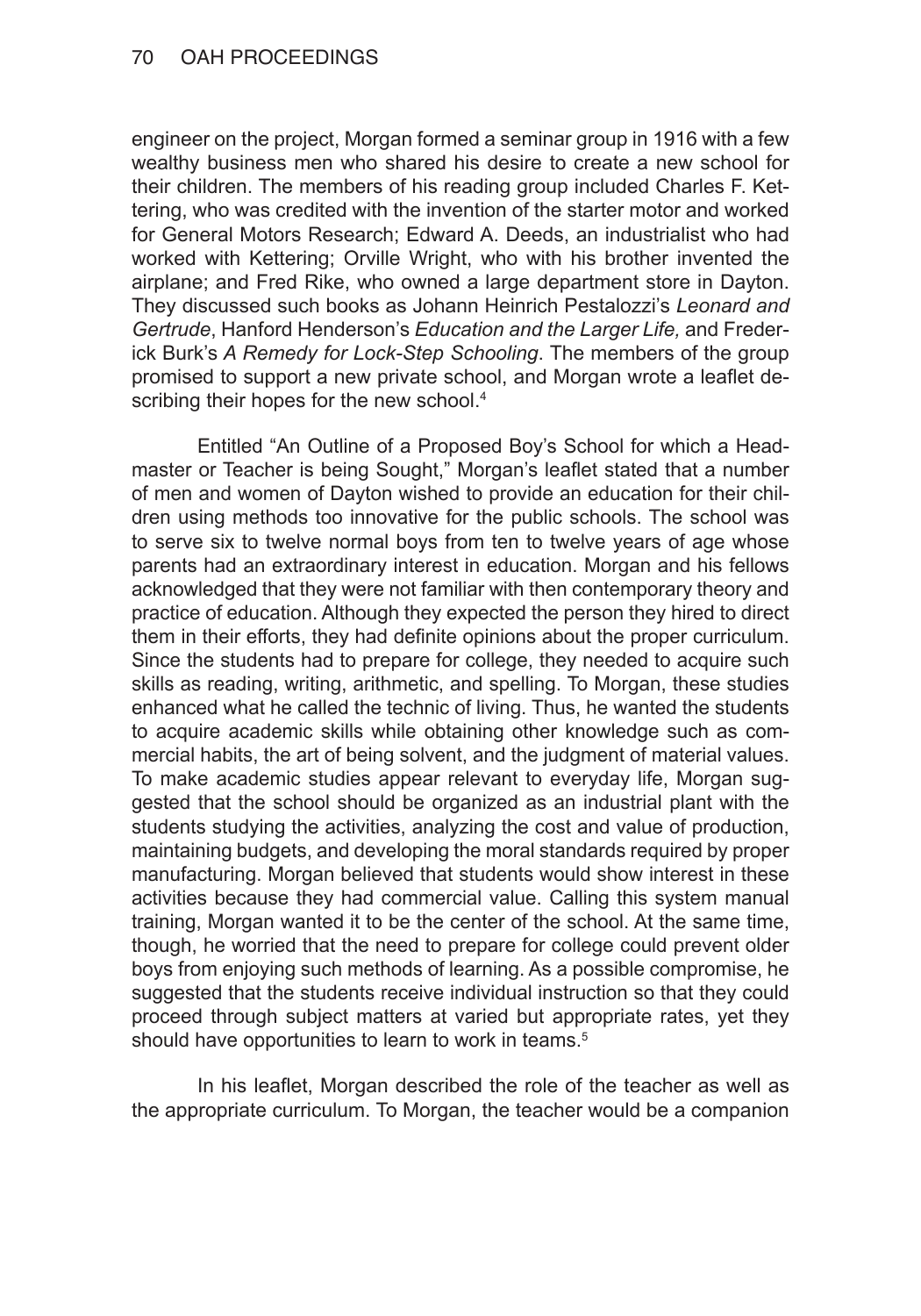to the students and could interest them in such subjects as science, literature, poetry, history, and art through this friendship. Teachers should encourage the students to ask about the meaning of life; they should help the boys to recognize the importance of integrity; they should help the students to maintain a comprehensive unity of purpose; and they should enable the students to develop a sense of social responsibility. Thus, he noted that the parents expected the teacher to help the boys become well mannered, independent, self reliant, and adventurous.<sup>6</sup>

Morgan added an accompanying supplement promising that students whose parents could not afford to pay tuition would be invited to attend. This would provide a mixture of children whose families followed a variety of callings, maintain the spirit of democracy, and provide the stimulus for the improvement of the schools in the community.<sup>7</sup>

Charles W. Eliot, then former president of Harvard University, received a copy of Morgan's circular. In a letter to Morgan, Eliot noted that the description of the position appeared to require a deeply religious man. Thus, Eliot wondered if Morgan's school was affiliated with any denomination. Morgan replied that he was a Unitarian who had reacted against the strictures of his upbringing and that the school had no religious ties. Morgan added that the supporters of the school were from what he called the usual denominations. They were prominent businessmen who could be expected to support the school because they recognized the flaws in the public schools of Dayton.<sup>8</sup>

When the editor of the *Atlantic Monthly*, Ellery Sedgwick, received Morgan's outline for a proposed school, he wrote to Morgan indicating that the leaflet expressed new ideas free of the prejudices and beclouding influences of technical education. Sedgwick invited Morgan to write an article describing the ideas that provided the basis of the new school.<sup>9</sup>

According to Morgan, more than 2500 candidates answered his call. In his travels around the country for his engineering firm, Morgan interviewed several of these applicants and made extensive notes of his reactions to the many candidates he met. On 7 February 1917, Morgan sent a letter to Frank Durward Slutz, then Superintendent of Schools at Pueblo, Colorado, hiring him to be headmaster at a salary of \$6000 per year with a contract for five years.10 On 13 April 1917, Morgan met with his supporters to decide whether the school should be coeducational. Two of the men who supported Morgan's idea of a school had young daughters. Since the school was for the children of the supporters, they wanted their daughters to enroll. Morgan's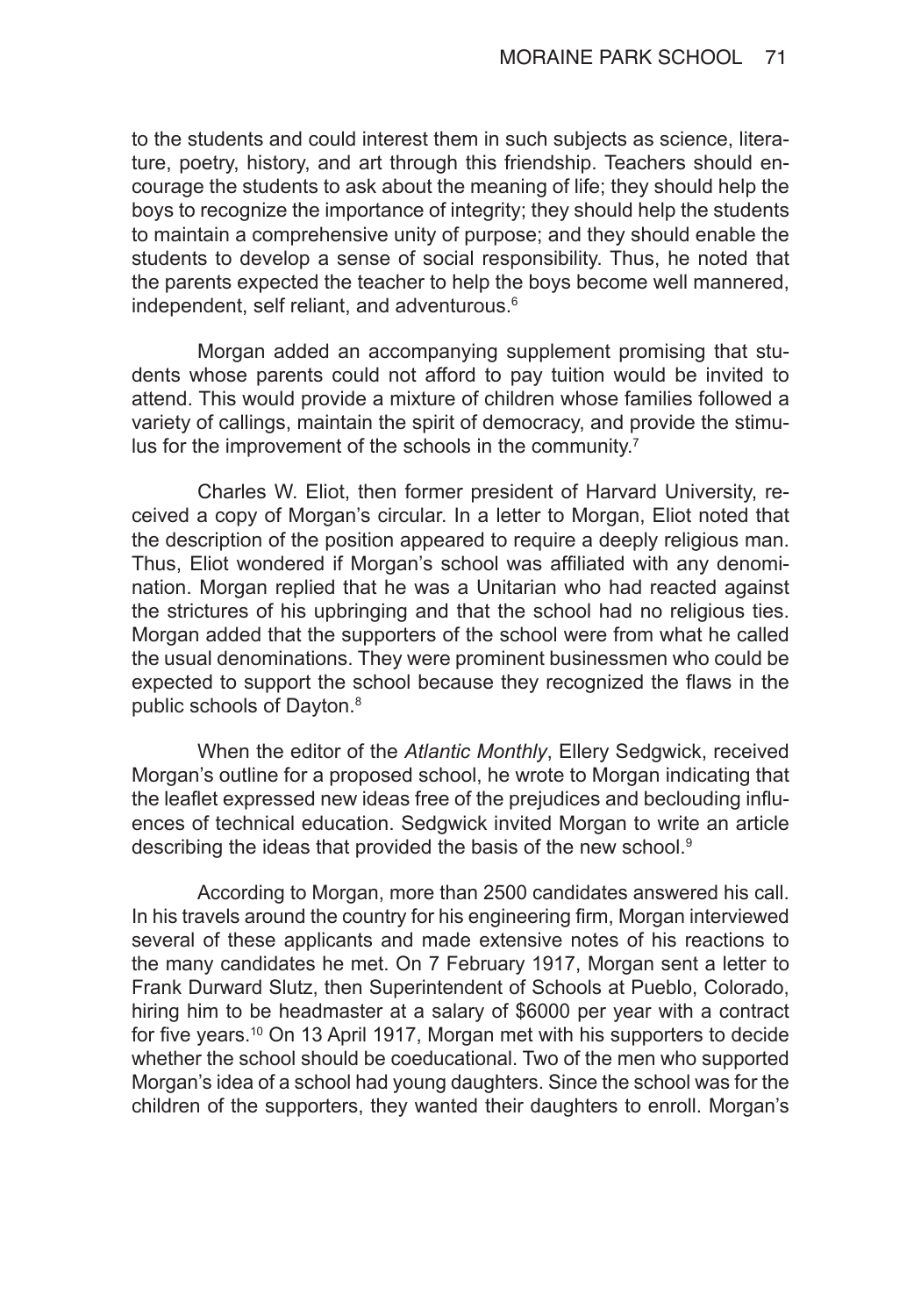daughter, Francis, would not have been eligible to enroll. She had been born in 1914. When the advocates of single sex schooling noted that boys and girls had different interests and abilities, the other supporters pointed out that those differences resulted from training rather than biology. One person claimed that the presence of girls would inspire the boys to work harder. After their discussion, the group of supporters agreed that the school would begin at the senior level with a few boys; girls would be admitted to the primary division after the school was started; and the girls would be added to the secondary level after they finished the lower levels or grades. At the same meeting, the members selected the name, Moraine Park School, to reflect the fact that the building was to be located on a moraine, an accumulation of rocks deposited by a glacier, four miles south of the city of Dayton. To expedite the school's formation, they agreed to form a corporation to hold the property with the initial capital of \$5000. Prominent among the individuals named to the first Board of Trustees was Morgan.<sup>11</sup>

On 1 May 1917, Slutz wrote a letter to Morgan agreeing to the plan to incorporate girls into the school. Slutz noted that boys and girls had to live together. While he acknowledged that some courses were more interesting to girls than to boys, he had found that these differences were not great. He added that women had to do many of the same things men did in public life and in business.<sup>12</sup>

On 3 May 1917, the board of trustees drafted a "Statement of Progress for the Moraine Park School." In this statement, the board noted the school had acquired the services of Slutz and of Arthur A. Hauck, then in charge of educational work at the State Industrial School of Idaho. Acknowledging they had broadened the scope of the school, the trustees described the plan to open a primary department for boys and girls. In the statement, the trustees wrote that they were examining applications from students and hoped to admit twenty to twenty-five boys as the first group of students. The aim of the school was to develop proficiency in fundamentals and in the occupations of life. The method of instruction was to be what the trustees called the project plan used in such ways to secure individual instruction and group training. The trustees defined a project as an objective of a definite kind chosen by the boy because of his interest in it. While the student could receive guidance in making a selection, this was not necessary. Projects would include such things as raising chickens or using wireless telegraphy. The hope was for the projects to serve as mediums for the development of the students because they held the students' interests. To aid the boy in his project, the teachers would find assistance from local stores, factories, and airfields. As a result, the equipment of the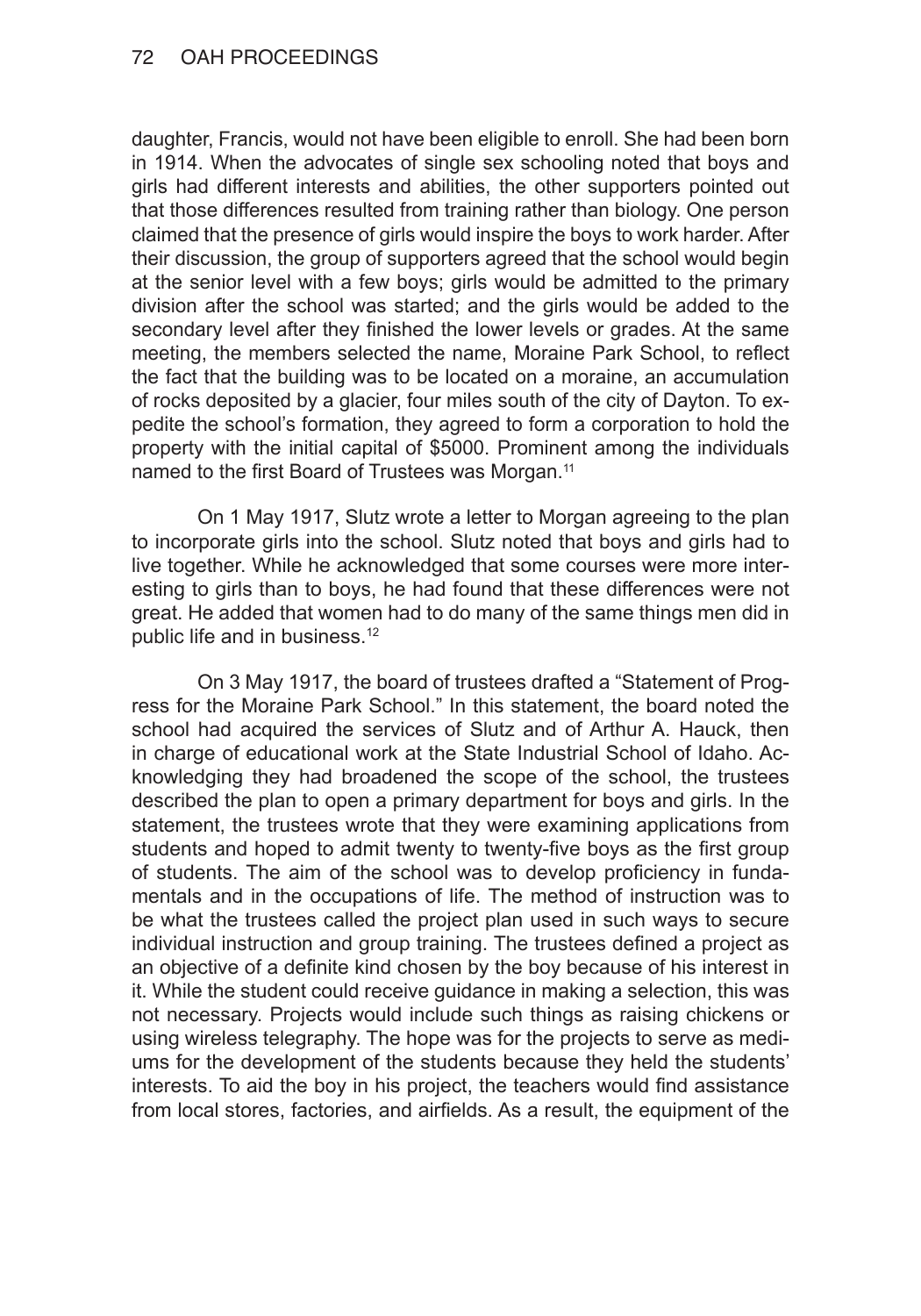school would be held to a minimum because the students would make as much as possible. They would maintain accounting systems, incorporate to conduct business, and prepare budgets. In this way, the projects would offer experience in what the trustees called the great occupations of life.<sup>13</sup>

## **School Opens**

The school began its first session in June 1917. For two months, the 33 boys that had enrolled and the two teachers met in a building located in what Morgan called Delco Dell Community. Since it was summer, the students did most of their work outdoors. When Morgan considered building something to house the school, he found state authorities required many arrangements that would raise the cost to about \$25,000. In order to avoid such expense, he recommended using the greenhouse, 225 feet long and 50 feet wide, that Charles Kettering had built for research into photosynthesis. When Kettering offered to donate this greenhouse to the school, he quipped that he would rather raise kids than cucumbers. To make it suitable, the directors had carpenters lay flooring and build eight foot high partitions to create different classroom spaces. Transportation to and from the city was easy. The trolley, or electric traction, stopped fifty feet from the building. Connected to the greenhouse was a stone building. In a short period, this was divided into the boiler room, a manual training room with five benches and a good supply of tools, a photography dark room, and a chemistry laboratory.14

Local papers greeted the new school with praise. On 30 September 1917, the *Dayton Journal* carried a two page story with large pictures praising the way the school was built around activities such as student government, a cooperative company, and a school store. The reporter, Harriet Gebhart, was impressed that each of the boys in the senior division had a private cubicle with a desk and chair in which he could study, and she praised the projects.

During the first year, the students in the Moraine Park School engaged in eighteen different projects such as forming a bank for student funds, manufacturing chemicals for sale, setting up a store to sell school supplies, establishing a print shop for school publications, a photo shop to maintain a pictorial record of the school, and gardens. Created by the students and reflecting their interests, these projects were organized as businesses to make profits because the students provided services for which they were paid. The teachers' roles were to tie the students' school work to the projects. The students worked on their projects during the last forty-five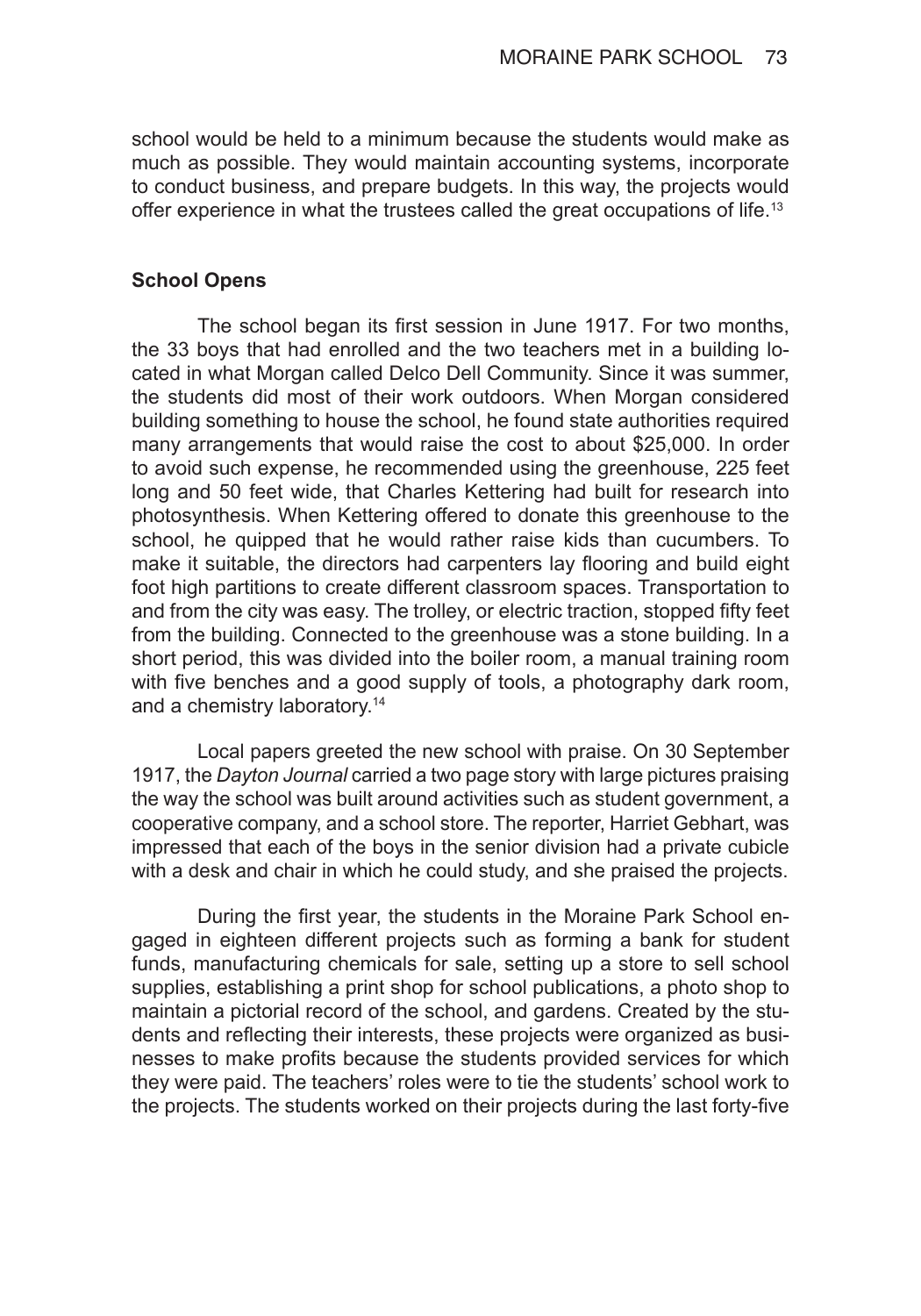minutes of each day.15

Each month, teachers sent written reports to the parents describing achievements in categories with such labels as *congregating*, *languag‑ ing*, *acquiring possessions*, *cosmologizing*, and *man-conserving*. Teachers asked the parents to report on what they considered the changes they had seen in their children, what needs the children expressed, and how well the school had served the children. At the end of the year, the teachers provided letter grades for each subject, but the four grades that they used represented the portion of the class in which the student's achievements fell.<sup>16</sup>

The nine categories under which Slutz had divided the report card bore the name, *occupations*. Although not occupations in the usual sense, they represented skills that people needed in life. For example, languaging denoted the students' abilities in self expression, congregating was a synonym for the students' human relations skills, and cosmologizing meant the students' efforts to understand the world that surrounded them. This awkward list of occupations was something that Slutz and a group of school masters had coined in workshops they held from 1913 to 1916 when he was superintendent of schools in Colorado. After he accepted the position at Moraine Park School, he sought their permission to use the list in his new job. Slutz contended that the use of this list of occupations would prevent the subject matters from dominating the curriculum. At the same time, though, student work appeared as less significant than what might be called life adjustment skills because most of the projects, such as working in a print shop, fit under the label, acquiring possessions, and most of the academic courses fell under languaging, which came to be known as thought expression.<sup>17</sup>

## **Moraine Park School as a Model for Labor Reform**

In 1917, as the supervisor of the flood control project in Dayton called the Miami Conservancy District, Morgan needed to build camps or towns to house the laborers who would build the dams. The pattern for the schools he decided to establish in those camps came from the curriculum of Moraine Park School.

Writing an advertisement for teachers for these camp schools, Morgan extolled the success of the Moraine Park School. He claimed the aim of the school was not to teach skills and information; it was to shape the character of the students. To enable the boys and girls to become masters of some field of activity, they were to practice academic skills in ways that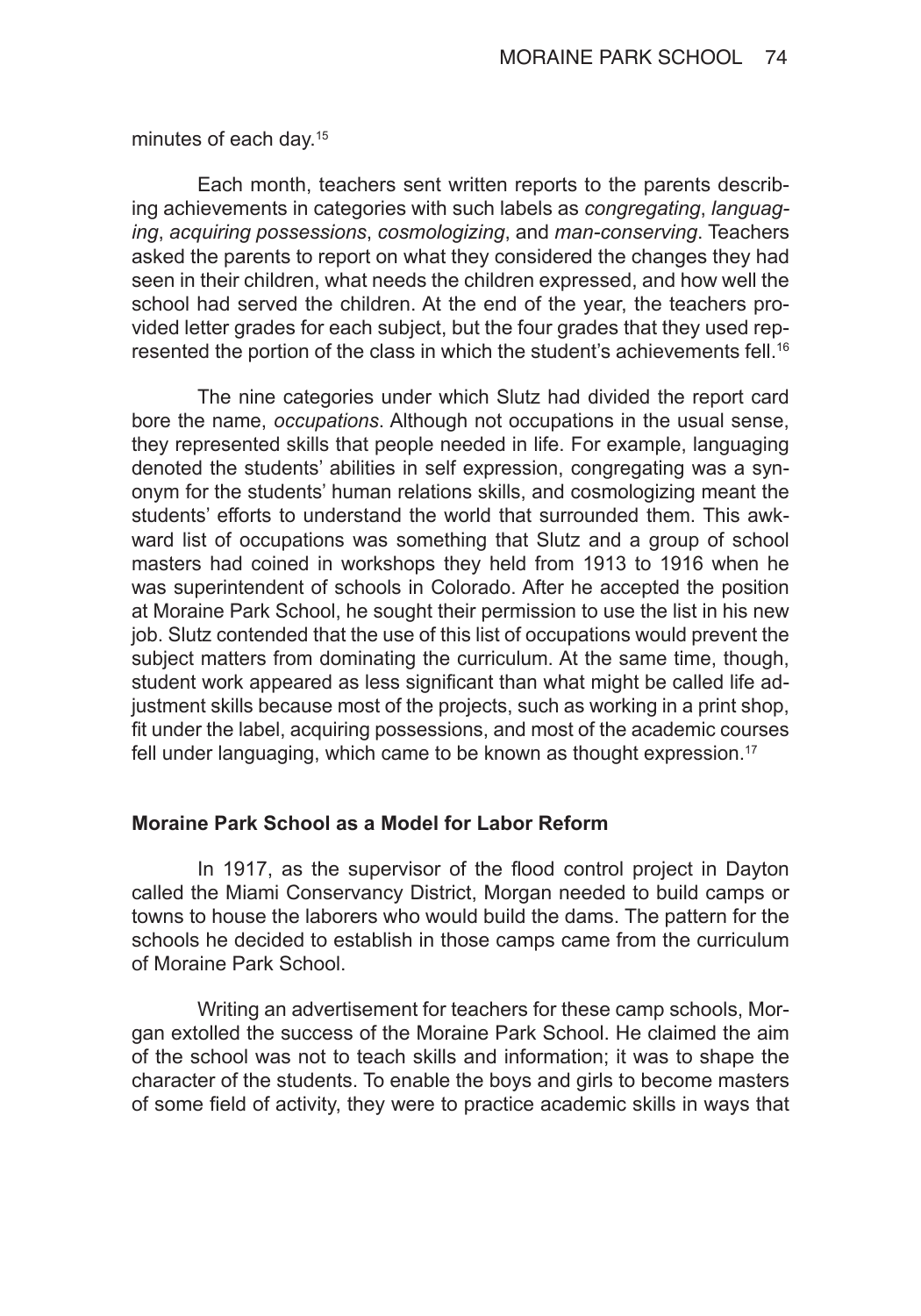allowed them to assume responsibility, take initiative, and develop their powers. Morgan went on to note that the school sought to avoid the lock step nature of education by allowing the students follow their interests and proceed through the subjects at rates appropriate to their abilities. While Morgan acknowledged that teachers presented some subject matters in traditional ways, he characterized the classes as informal. Pupils undertook projects such as carpentry, banking, and printing that often returned a profit. Morgan noted that the school was supported by tuition, but he was proud to note that parents paid varied rates. He claimed that the most prosperous parent paid 100 times more than the least endowed parent paid. In the ad, Morgan stated that he had to create five temporary towns for the workers' families, Morgan hoped that the success of the Moraine Park School would attract teachers to Dayton to staff the schools for the workers. Although the pay would be modest, Morgan thought these could be the appropriate jobs for young people who lacked extensive credentials but who were interested in advancing what he called the new education. Morgan expected the dam construction would take five years.<sup>18</sup>

Many years later, in 1951, Morgan claimed that, when he was director of the Miami Conservancy District, he sought to change the conditions under which most dams were built. When he began, he found that dam construction was done by migrant workers who were homeless and thriftless. He complained that such men would often quit their jobs after working for two weeks, go on drinking sprees, ride to another section of the country on freight trains, and find more work. To Morgan, the result was human desolation. Thus, in the five construction camps, one at each of the necessary dams, he built one or two family homes for married workers and bunk houses for single men. These homes were well designed, attractive, and comfortable. The bunk houses had showers and lounging areas. In four of the camps, Morgan built schools. The children in the fifth camp attended a nearby district school.<sup>19</sup>

Morgan claimed his efforts with the construction camps and the schools were not charity. They brought about improvements in the work. Drunkenness among the workers declined. As a result of the nice homes and good schools, the workers developed increased loyalty to the conservancy and took more interest in their jobs. With the improved performance of the workers, the work went more smoothly and efficiently. Thus, in Morgan's eyes, the camp cottages and the schools paid for themselves in increased efficiency of the workers as well as enhance the lives of the workers and their families. Not surprisingly, Morgan used the same system when he directed the dam construction with the Tennessee Valley Authority as part of the New Deal.<sup>20</sup>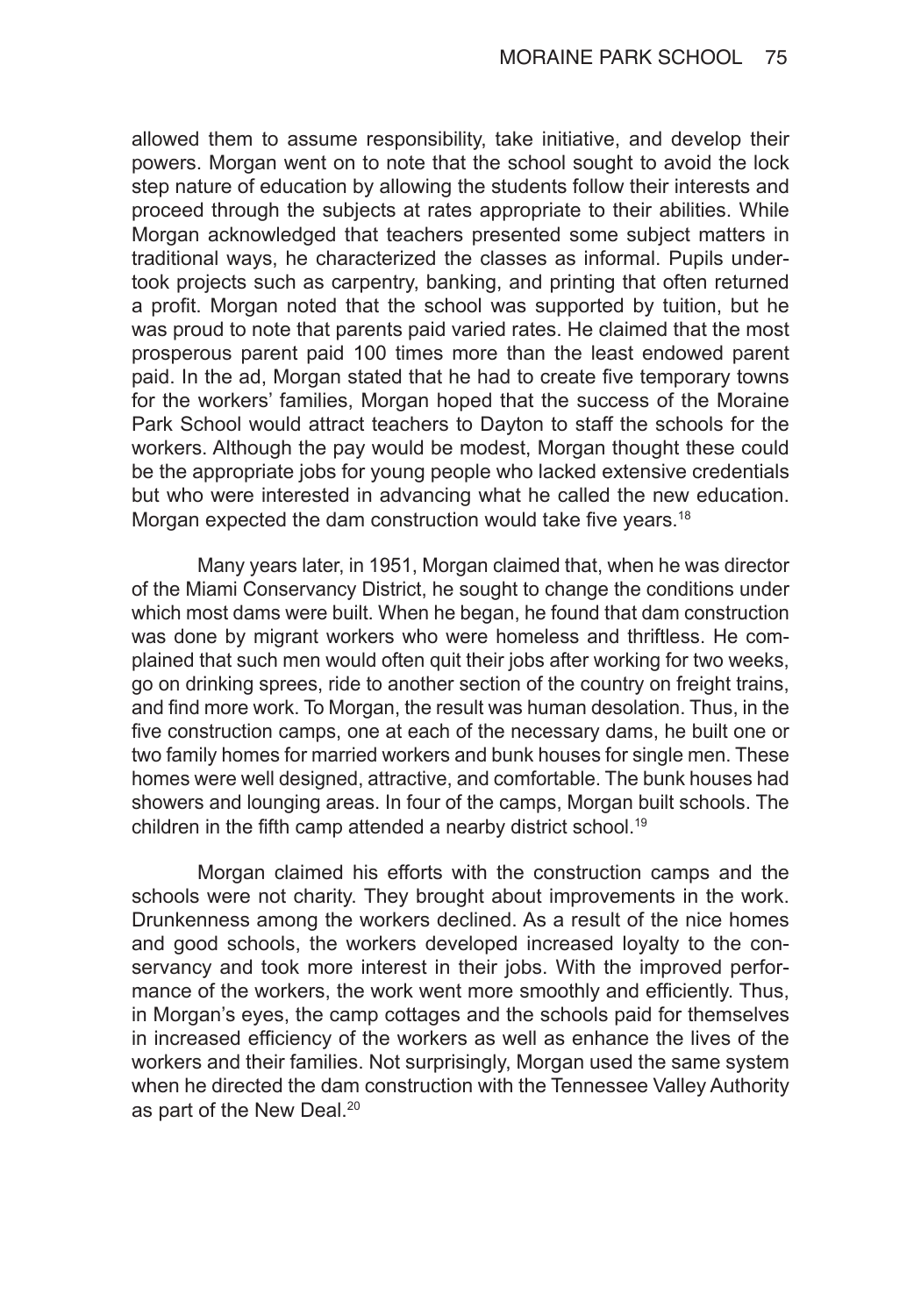# **Moraine Park School Gains National Attention**

In 1918, the *Atlantic Monthly* published Morgan's article about the educational principles behind the Moraine Park School. Entitled "Education: The Mastery of the Arts of Life," Morgan's article began with a description of a school he visited where the teacher, a woman, taught academic skills that have been in schools for centuries. In this case, though, she allowed the students to guide the direction of the lesson by expressions of their own interests. At times, she directed and punished the students. Morgan approved of her actions because he thought she recognized that education originated within the child and she considered her job to awaken and guide the children's impulses or interests. Many contemporary experts in education did not trust the children, Morgan complained. They wanted to drill the children thereby smothering the students' senses of adventure and inquiry.21

To Morgan, it seemed these experts ignored the recent past where children learned discipline and practical arts on farms and they supplemented these acquirements with academic training from schools. When educators forgot that schools should supplement the home, they caused problems. One type of error was a classical school where students learned no practical skills. Another type of error was a vocational or technical school where the students did not learn about culture. To Morgan, educators could avoid such unnecessary separations if they recognized that the subject matter of education had to change as social conditions altered. Since there were few opportunities for children to do real work, schools had to consciously teach practical business skills that all people needed such as the art of being solvent, appraising one's possessions, and judging material values. When homes did not teach manners, schools had to take on this task. While Morgan thought schools should teach such values as love of humanity, he warned against religious training. For Morgan, schools could impart morals by helping children form the habit of searching out answers about the meaning or purpose of life. Unfortunately, Morgan believed that many schools forced children to pour over lessons and to close their eyes to the wonders of nature, literature, and art.<sup>22</sup>

In suggesting how schools could teach these arts, Morgan described students undertaking projects. In a primary school, young children kept chickens while older children acted as wholesalers supplying feed for the poultry. While Morgan acknowledged that drill and routine could not be eliminated from schools, he felt that academic skills could be given value by relating them to practical affairs. When children engaged in projects, such as planting a garden or building a boat, they could see the value of practicing number facts or learning to spell correctly. Building on projects,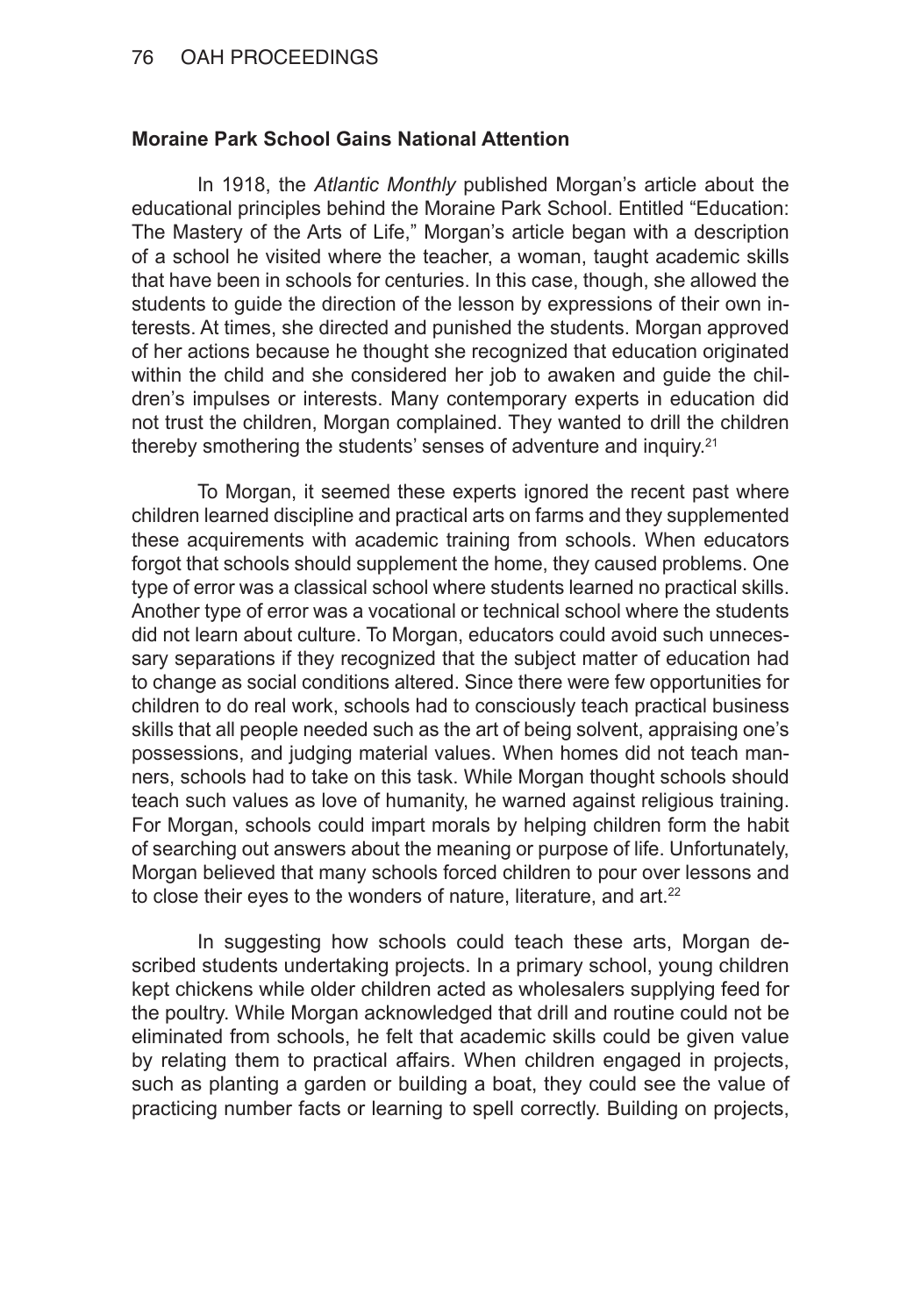the teachers could recognize the interests of children, utilize the community resources to direct the children, and work out the projects with ramifications into literature, science mathematics, history, and business.<sup>23</sup>

Morgan's idea that students should master the arts of life was an important aspect of the Moraine Park School. For example, entitling the school bulletin for 1918-1919, *The Arts of Life,* Slutz explained that the school labeled the essential arts of life *occupations.* In this bulletin, the students in the senior division wrote brief descriptions and offered photographs showing how the students mastered each of the nine arts or occupations. In each section, there was a list of questions to determine the extent of the students' mastery. For example, the art of congregating offered a survey of eleven questions that the boys had to answer and grade themselves. One question asked if the student spent time alone while another asked if he opposed the wishes of the group in a selfish manner. Under the art of languaging, one of the eleven questions asked if the student disliked inaccurate or vague statements. Another asked if he could write a neat, carefully worded business letter. The section about the art of acquiring offered descriptions of the projects that the student had organized to make profits such as setting up a bank and operating a lunch room.<sup>24</sup>

## **Progressive Education Association and the Moraine Park School**

According to Morgan's biographer, Roy Talbert, Jr., the circular seeking a headmaster and his article, "Education: The Mastery of the Arts of Life," brought Morgan's name to the attention of people interested in educational reform.25 In 1919, Columbia University had offered a course on experimental schools that included discussions of the Moraine Park School along with such exemplars as the Gary schools, the Fairhope School, and the Horace Mann School of Columbia University. These schools joined together in the Association for the Advancement of Progressive Education and published the results of this discussion. The report noted that Moraine Park School had been founded by successful engineers who were also the parents of the students in the school. The parents participated in the selection of the program and the conduct of the school. Further, Moraine Park School had an ingenious system of apportioning tuition at the end of the year according to the parents' ability to pay. According to the report, the fees that parents paid ranged from \$25 to \$2500.26

During the 1920 meeting of the Association for the Advancement of Progressive Education, the members offered Morgan the presidency of the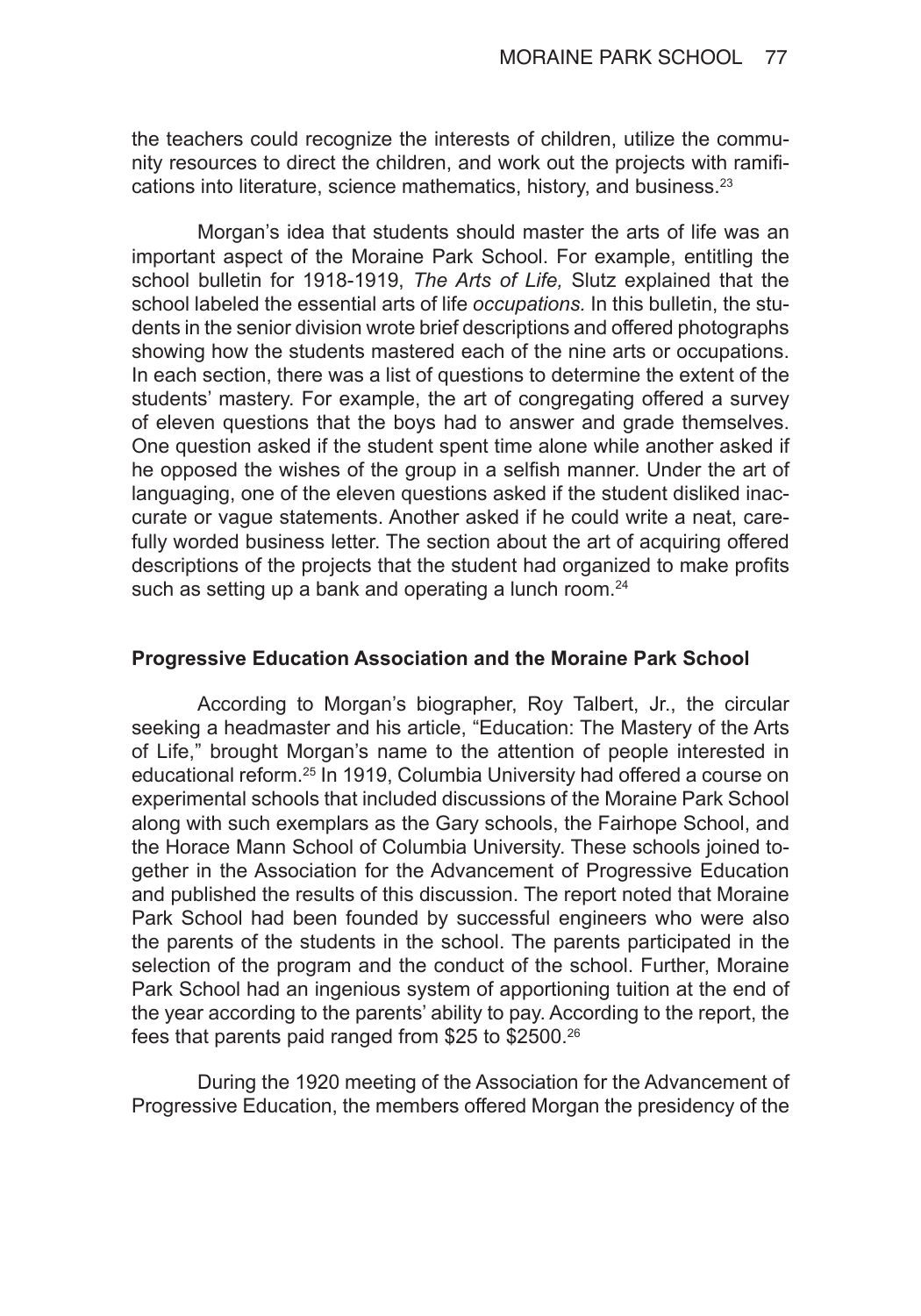association. He accepted and suggested that the name of the association be shortened to the Progressive Education Association (PEA). In 1921, he arranged for the annual meeting of the PEA to be held in Dayton so that members could visit the Moraine Park School. During the morning of the first day, 8 April, 1921, attendees visited the Moraine Park School. Returning to the Miami Hotel and the Engineers Club in the center of Dayton, the members attended smaller meeting. After dinner, the invited speaker was Charles Kettering, in whose greenhouse the Moraine Park School was held. Kettering told members that the aims of education should be the discovery of new facts, the application of these discoveries to the public welfare, and the encouragement of the quality of open-mindedness. $27$ 

During the PEA convention, Mrs. Milan V. Ayres, secretary of the association, complimented the Moraine Park School by observing that if progressive education had not started in the East, it would have begun in Dayton, Ohio. Despite the affinity in the reforms taking place in the two areas of the country, Ayres noticed an important difference. In the East, women such as Marietta Johnson worked with men such as Eugene R. Smith. In Dayton, though, Ayres noticed that the trustees of the Moraine Park School were all men. Although she acknowledged that the men, such as Kettering, possessed important facts, she claimed there were different types of facts. She said there were facts of the head, such as men possessed, and there were facts of the heart, such as women had. The movement needed both of these types of facts. Since she believed that the men in the East who worked with PEA tended to think with their hearts, she believed the people in the East could represent the feminine side of the reform. The men of the Moraine Park School could represent the masculine side. The movement continued to spread, she concluded, because each side aided the other.<sup>28</sup>

In his remarks to the PEA in Dayton, Morgan described how he planned to transplant the model of Moraine Park School to Antioch College in Yellow Springs, Ohio where he had been newly appointed president. Acknowledging that he lacked a college education, Morgan saw the problems that colleges faced in the graduates. The engineers that he hired did not have any understanding of their culture while the graduates of liberal arts schools lacked vocational skills. Morgan suggested that the answer was to join these artificially separated parts.<sup>29</sup>

Morgan claimed that his plan for Antioch College had two parts. First, he wanted the students to undertake a survey of general information in a broad array of fields of human interest such as biology, physics, and geology. Any student with an interest in a particular area would be allowed to fol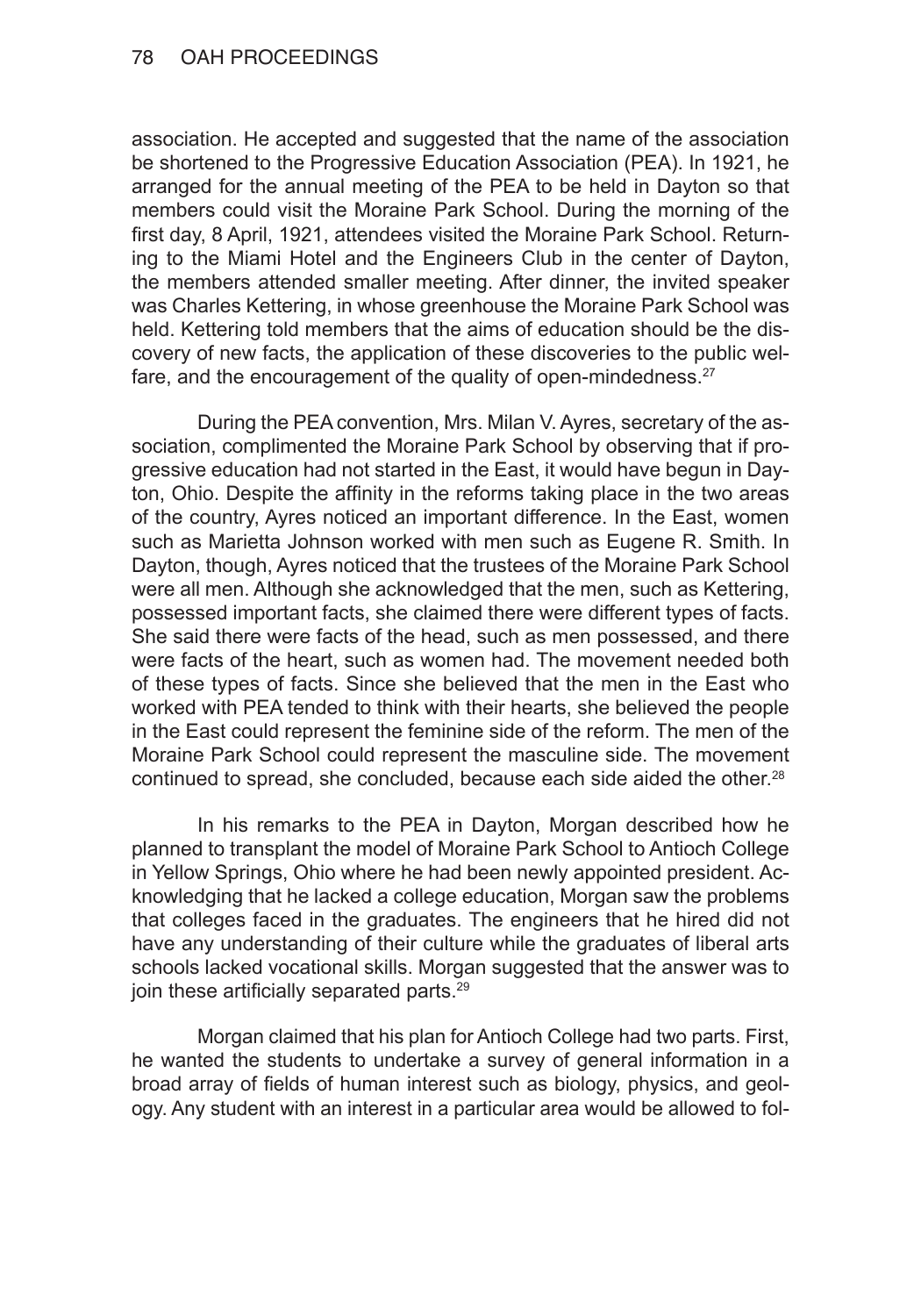low that specialty with a professor. Morgan assumed that this arrangement would require few faculty members and thereby reduce costs. Second, the students would spend one half of their time practicing a profession or operating a business. These obligations would provide money to the students although they would increase the time the students needed to finish the program. Morgan anticipated it would take someone six years to complete the courses.30

To begin, Morgan hoped to send students to work in industries close to the campus. He envisioned having about six little factories nearby. Under his plan, students would spend half of their time in classes and the other half working. He hoped that some students would start their own businesses after they had worked at some enterprise for a period of three or four years. He believed there were opportunities in machine shops or in educational administration. In each case, Morgan claimed that the training for proprietorship and for administration differed from the training needed to be a machinist or to be a teacher. Thus, a potential proprietor had to learn to control an entire shop. Educational administrators might begin as country school teachers in which they had complete control over the buildings. $31$ 

Although Morgan transplanted the idea of business enterprises from Moraine Park School to Antioch College, he did not expect the college students to start their own businesses as had the students in Moraine Park School. Instead, Morgan hoped that the students could find work in small industries or schools in Yellow Springs. In this way, their work would be part of established firms.

Despite the innovative nature of Moraine Park School, the school closed quickly. In February 1924, the *American Educational Digest* praised the engineers and business men who had founded a school that strengthened the American virtues of ambition, business shrewdness, and religious faith. At the same time, the *American Educational Digest* presented a table that showed the school's dependence on donations. In 1918, after one year of operation, the student body totaled 63 and the deficit was about \$2,700. In 1922, the student enrollment reached its high point of 206 students and the deficit was about \$8,400. In 1923, enrollment dropped to 172 and the deficit climbed to about \$20,000. Despite these rapidly climbing debts, in 1924, three supporters, Patterson, Deeds, and Kettering, built a new gymnasium and a new shop for the Moraine Park School.<sup>32</sup>

Slutz tried to raise money to cover the deficits. Issuing a prospectus, he urged Dayton citizens to buy stock in Moraine Park School to show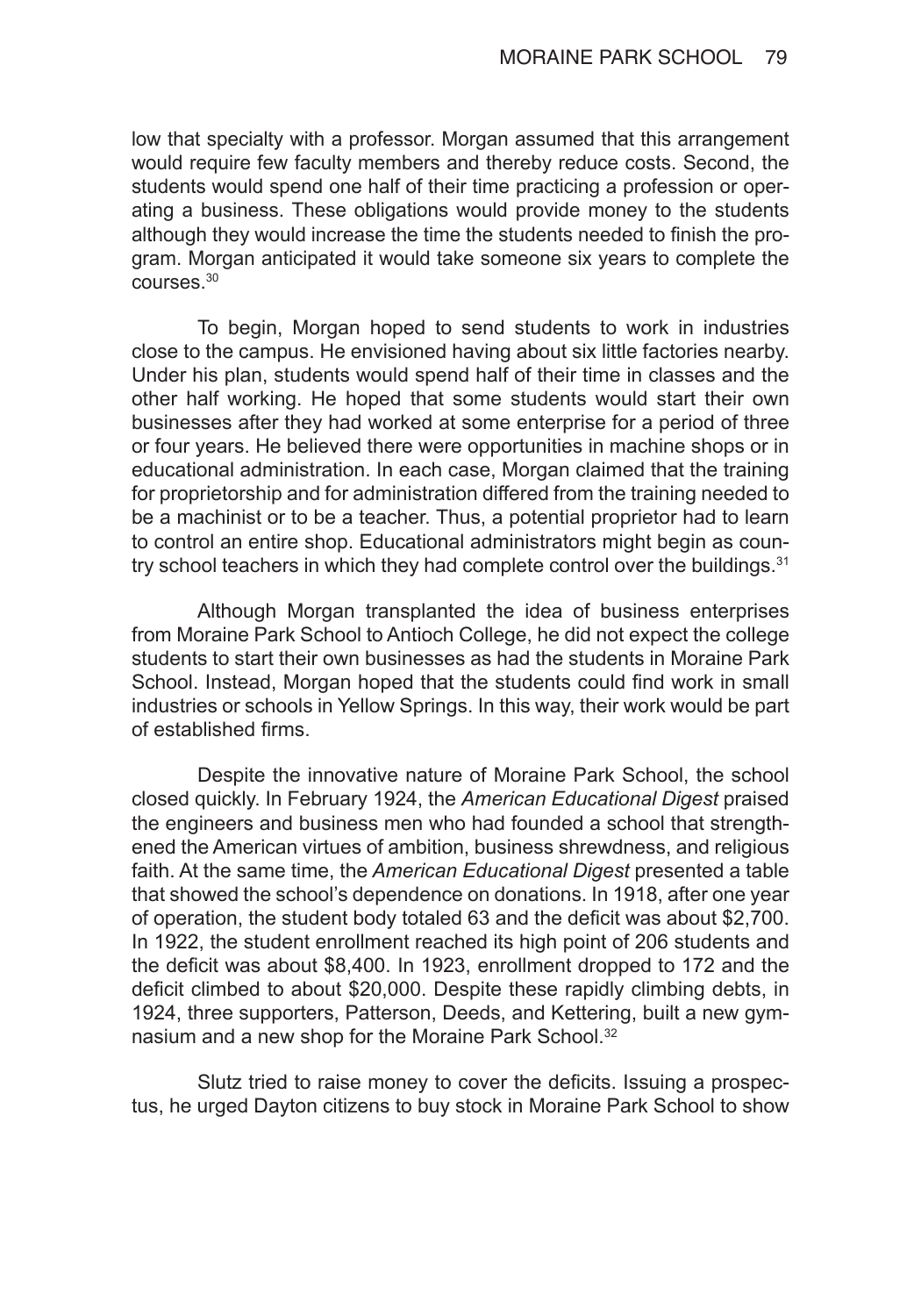that they had faith in the school as an educational laboratory dedicated to the discovery of better educational methods.<sup>33</sup>

Dayton newspapers carried full page stories about the wonders of Moraine Park School. Newspaper editorials praised Slutz as a local resource whose campaign for the growth of Moraine Park School deserved attention. Slutz had a national reputation and had begun a series of regular meetings where as many as 250 men met in a local auditorium to listen to discussions about religion and education. Newspaper editors urged local citizens to attend to Slutz's pleas for the growth of his school.<sup>34</sup>

Slutz's campaign was in vain. In 1926, the Moraine Park School student paper, *The Quadrant,* reported that two principal benefactors of the school had withdrawn support adding that the complete story may never become public. In June 1927, Slutz sent a form letter to the parents stating that the school would close permanently at the end of the year.<sup>35</sup>

In 1947, a Harvard University graduate student wrote to Morgan asking why Moraine Park School closed. Morgan replied that there were two main reasons. First, the Dayton public schools had greatly improved thereby reducing the demand for the school's services. As a result, it could not attract enough tuition paying students to meet expenses. Second, many of the people interested in the school had moved away from the area or their children had grown and left the school.<sup>36</sup>

# **Effects of Moraine Park School**

According to historian Judith Sealander, Moraine Park School was part of an arrogant idea devised by business leaders in Dayton. Sealander claimed that the progressive business leaders adopted plans, such as Moraine Park School, to turn Dayton into a stable, model city wherein citizens respected private property and acted in orderly ways. Acknowledging that these hopes seemed philanthropic, she added that an orderly well-engineered society produced profits for the businesses. In a point important for this paper, Sealander contended these business leaders sought to impose a masculine style on education to teach young men to be tenacious, stubborn, and dedicated to their tasks while they relegated women to the domestic aspects of life because they believed that women were incompetent and soft.<sup>37</sup>

Sealander's accusation about sexism in Moraine Park School misstates the aim of the educational program. The teachers at Moraine Park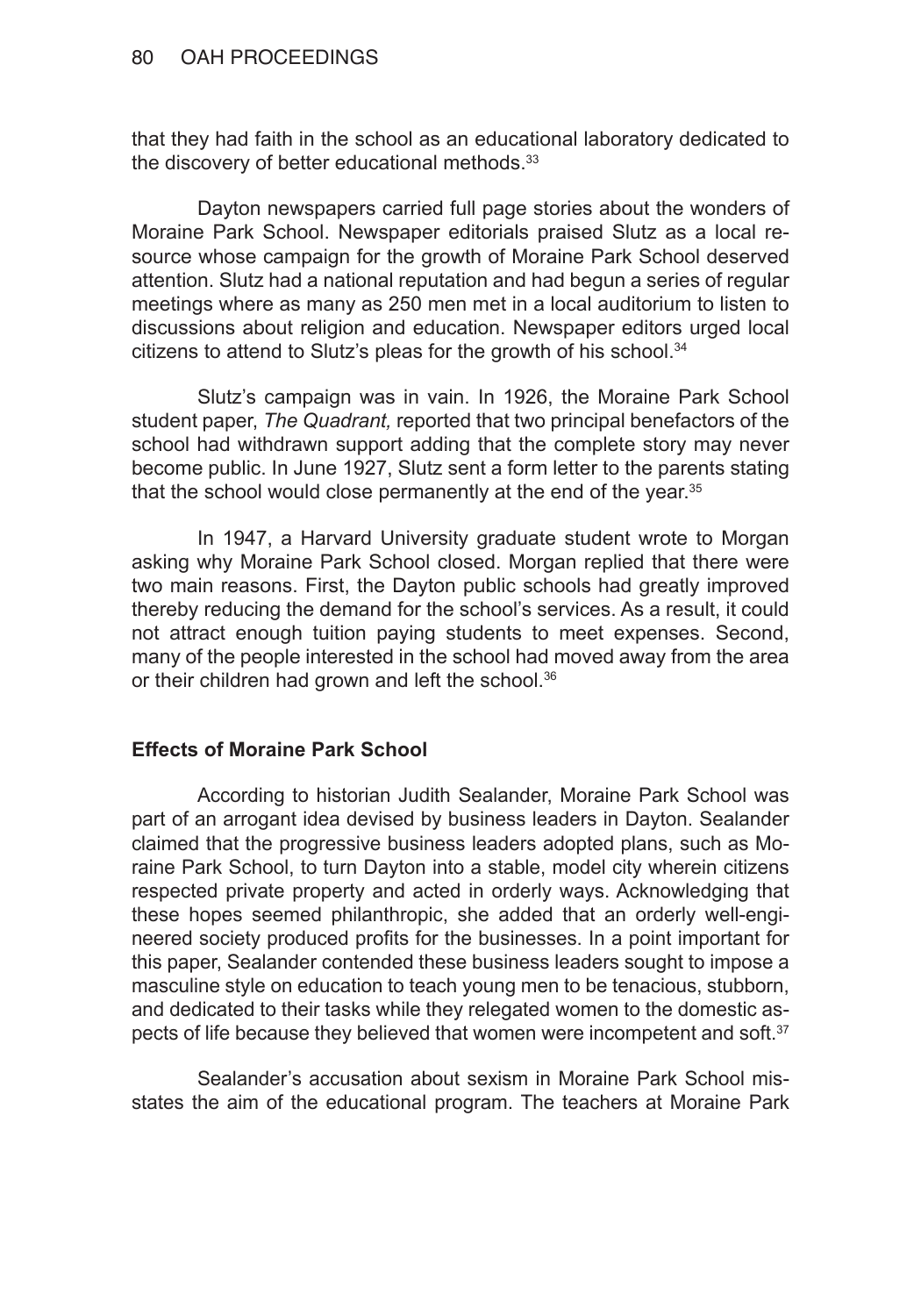School wanted women to develop the ability to work as the men did. Although Moraine Park School began as a school for boys, women moved from the junior division to the senior division during the academic year 1920-1921. As a result, they attended classes with the boys. Writing in the bulletin for that year, *Self Measurements*, the teachers took pride in the ease with which the transition to a coeducational school took place. For example, the teachers reported that a girl conducted a campaign to become one of the three school commissioners. Winning her office and serving admirably, she made a good impression for coeducation. Other female students served on departments of safety, finance, recreation, law, and welfare. The trustees built a separate cottage for these female students where they had a living room, dining room, kitchen, study, nursery, and bath. According to the teachers, the trustees built separate study facilities for girls to prevent such distractions as a boy gazing at a girl and to allow the girls opportunities to keep house so that each girl could learn to manage a home should the occasion demand.<sup>38</sup>

The point about domestic abilities is important. As the teachers' expressions of pride in the civic accomplishments indicate, they did not believe women could perform only household tasks. Nonetheless, they believed women should know how to cook and sew in the event that situations calling for those skills arose. While this attitude may be sexist, it does not imply a belief in women's inferiority.

The strength of the Moraine Park School was the narrowness of its aim. Unfortunately, this was the source of its weakness as well. In the bulletin for 1921-1922, Edward Deeds, one of the supporters, claimed that when the founders agreed to support Morgan's idea for a new school, they did so because his idea was simple and practical. Deeds claimed that Morgan followed the homely, helpful doctrine of responsibility and self reliance that trained for actual life problems. Although men like Deeds could afford to establish a special setting for their children, the model of Moraine Park School did not offer a reasonable alternative to the vocational training and the more progressive practices found increasingly in Dayton's public schools.39

The legacy of Moraine Park School is mixed. On the one hand, it was an elite institution to prepare future leaders through a curriculum organized around the idea of teachers and students cooperating on projects such as running businesses, keeping track of expenses, fulfilling obligations, and reinvesting the profits. For Morgan these profit making endeavors served moral development and foster personal qualities of responsibility, independence, and cooperation in the students. On the other hand, Morgan used the basic idea to bring about other reforms such as schools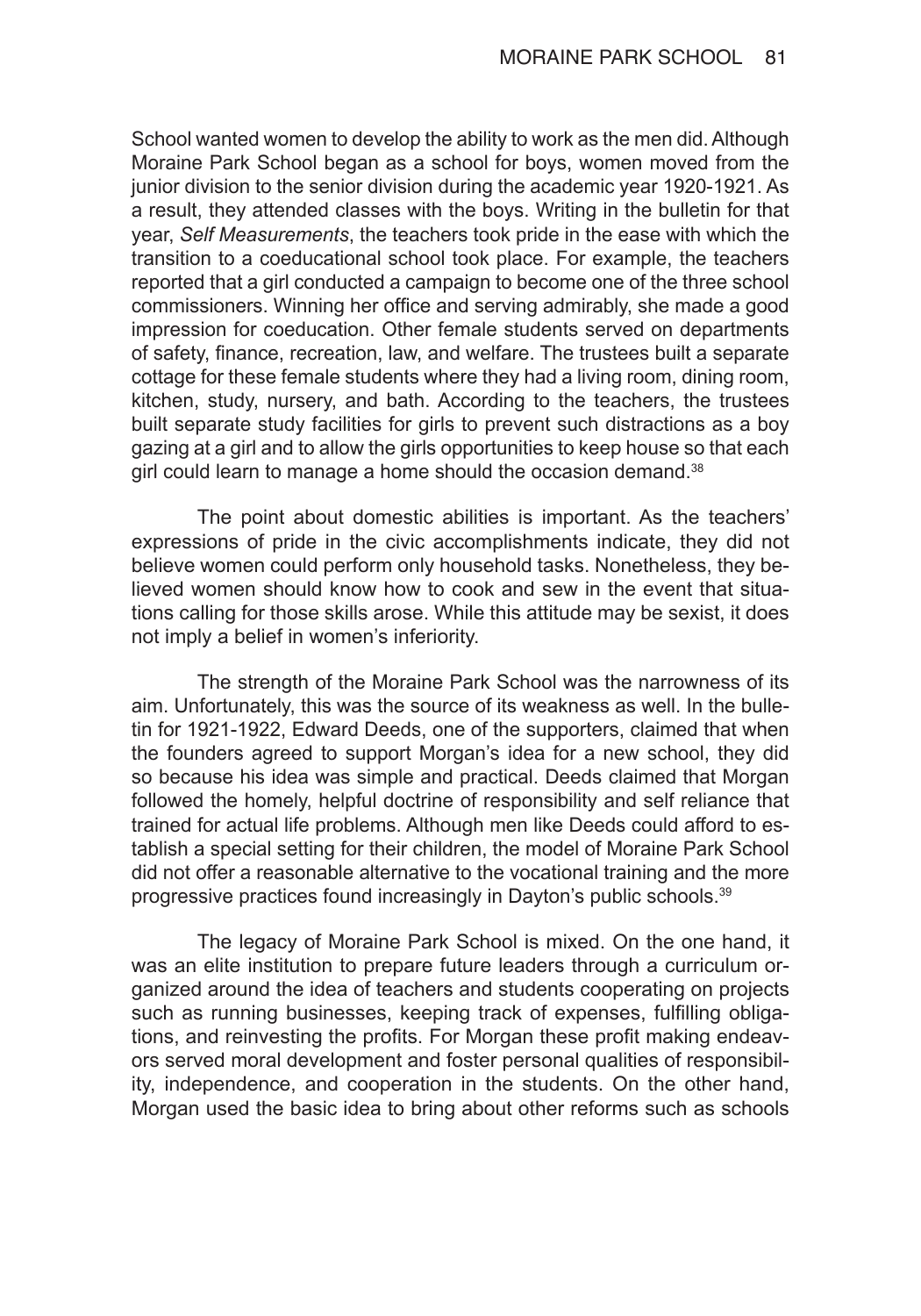for dam construction workers and changes in the curriculum of higher education. Thus, the Moraine Park School was the first of Morgan's utopian projects based on the spread of small businesses and small communities<sup>40</sup>

## **NOTES**

1. Stanwood Cobb, "The Friendly Schoolmaster," *Good Housekeeping* 70 (February 1920), 58-59.

2. Lawrence Cremin, *The Transformation of the Schools; Progressivism in American Education* (New York: Alfred A. Knopf, 1964), 240-250.

3. Roy Talbert, Jr., *FDR's Utopian: Arthur Morgan of the TVA* (Jackson, Mississippi: University Press of Mississippi, 1987).

4. Morgan to Lloyd Marcus, 29 September 1947, Arthur E. Morgan papers, Moraine Park School Series, Antiochiana, Antioch College Library.

5. Arthur E. Morgan, *An Outline of a Proposed Boy's School for which a Headmaster or Teacher is Being Sought*, [1916?], Morgan papers.

6. Morgan, *An Outline of a Proposed Boy's School,* Morgan papers.

7. Arthur E. Morgan, *Supplement to Statement Concerning Proposed Boys School at Dayton, Ohio* [1916?], Morgan papers

8. Chares W. Eliot to Morgan, 9 September 1916, Morgan papers; Morgan to Eliot, 27 September 1916, Morgan papers.

9. Ellery Sedgwick to Morgan, 25 October 1916, Morgan papers; Morgan to Sedgwick, 30 October 1916, Morgan papers.

10. Frank D. Slutz to Morgan, 5 February 1917, Morgan papers; Morgan to Slutz, 7 February 1917, Morgan papers.

11. Notes on Meeting at Dayton Club, Boy's School, 13 April 1917, Morgan papers.

- 12. Slutz to Morgan, 1 May 1917, Morgan papers.
- 13. Statement of Progress, Moraine Park School, 3 May 1917. Morgan papers.

14. Morgan to Slutz, 2 June 1917, Morgan papers; Norma Bixler, "This Business of Education," *Kettering Digest: A Collection of Articles Commemorating Charles F. Kettering's 80th Birthday*, August 1956, Dayton Collection Pamphlets, Dayton Metro Library, Dayton, Ohio.

15. Pupils of school, *Moraine Park School, Dayton, Ohio, 1917-1918*, Morgan papers, 14-16.

16. Slutz, "An Experiment in Educational Engineering," Morgan papers; Pupils of school, *Moraine Park School, Dayton, Ohio, 1917-1918*, Morgan papers, 34.

17. Slutz, "In Explanation," *The Arts of Life, Moraine Park School, 1918-1919*, Morgan papers, 5-6.

18. Arthur E. Morgan, "An Experiment in Educational Engineering," Draft of leaflet to help find teachers for schools set up in Miami Conservancy Camps, [1917?], Morgan papers.

19. Arthur E. Morgan, *The Miami Conservancy District* (New York: McGraw-Hill Book Co., 1951), 386-388.

20. Morgan, *The Miami Conservancy District*, 397.

21. Arthur E. Morgan, "Education: The Mastery of the Arts of Life," *The Atlantic Monthly* 121 (March 1918): 337-339.

22. Morgan, "Education: The Mastery of the Arts of Life," 339-343.

23. Morgan, "Education: The Mastery of the Arts of Life," 343-346.

24. Pupils of the School, *The Arts of Life, Moraine Park School, Dayton, Ohio, 1918-*